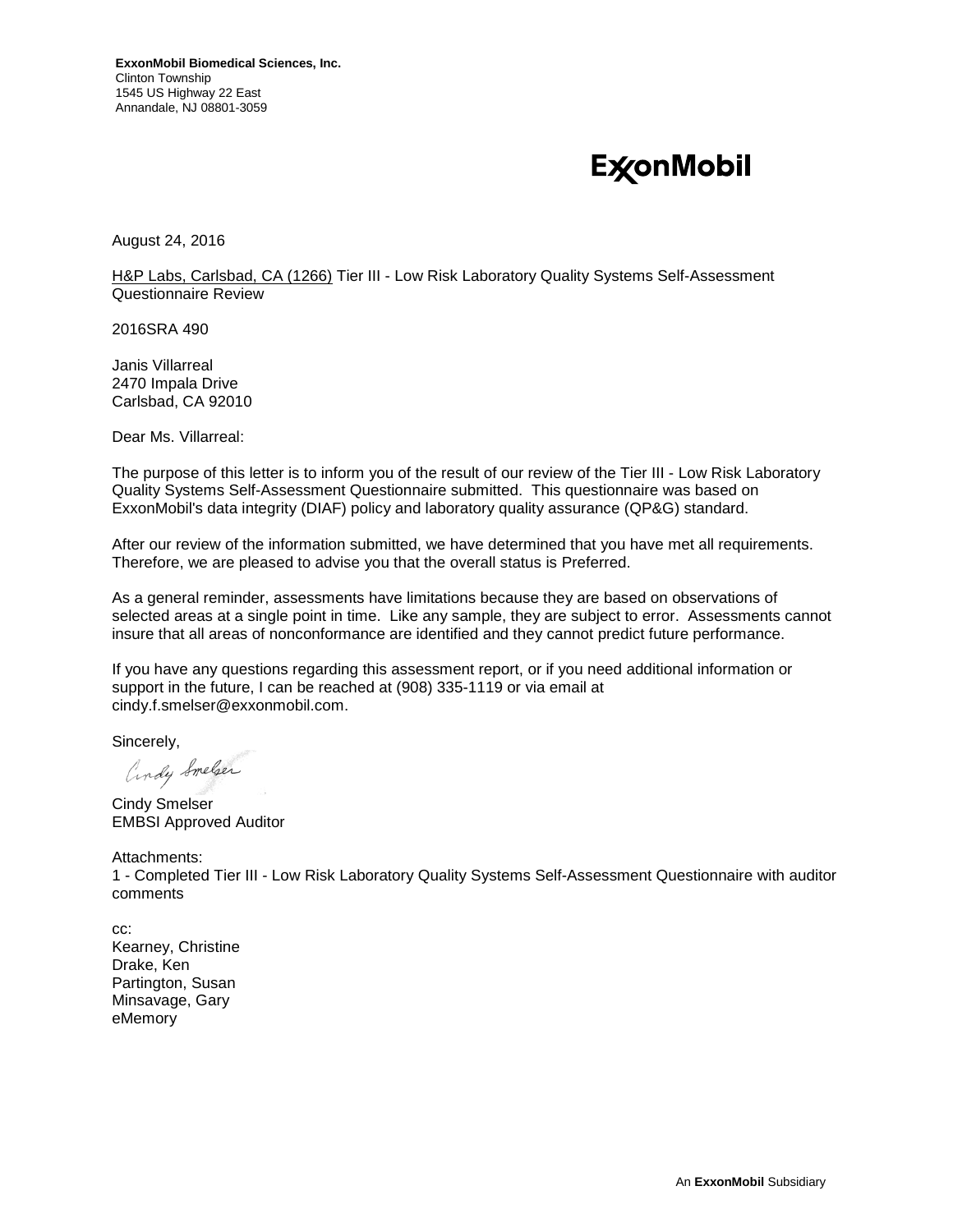# **ExxonMobil Environmental Lab Low Risk Audit Process (Tier III Checklist) (Rev. 5, 7/19/13)**

|           | <b>Instructions</b>                                                                                      |             |                |
|-----------|----------------------------------------------------------------------------------------------------------|-------------|----------------|
|           | 1. Please answer the following questions with a $(X)$ in the "Yes" or "No" box.                          |             |                |
|           | 2. For clarity purposes, briefly comment in the spaces provided.                                         |             |                |
|           | 3. Please number all attachments to their corresponding Section (i.e. Attachment 4 – Change              |             |                |
|           | <b>Management System / Program)</b>                                                                      |             |                |
|           | 4. Return information via e-mail to the relevant ExxonMobil contact (if necessary alternative            |             |                |
|           | methods of response can be arranged). This form should be returned as an editable word                   |             |                |
|           | document.                                                                                                |             |                |
|           |                                                                                                          |             |                |
|           | Laboratory Name: H and P Mobile Geochemistry, Inc.                                                       |             |                |
|           | Address: 2470 Impala Drive, Carlsbad, CA 92010                                                           |             |                |
|           | <b>Lab Contact: Louise Adams and Janis Villarreal</b>                                                    |             |                |
|           | Phone $\#(s)$ : (760) 804-9678                                                                           |             |                |
|           | Email Address: Janis. Villarreal@handpmg.com                                                             |             |                |
|           |                                                                                                          |             |                |
|           | Types of Samples Tested for ExxonMobil (check all that apply):                                           |             |                |
|           | Air $\boxtimes$ Mostly Soil Vapor<br>Water<br><b>Soil</b><br>Other (specify):                            |             |                |
|           | Testing of Samples for ExxonMobil is ordered by (check all that apply):                                  |             |                |
|           | $\textbf{ExxonMobil}$ affiliate<br>A third party subcontractor for ExxonMobil $\boxtimes$<br><b>Both</b> |             |                |
|           | Approximate # Tests / year for ExxonMobil: Approximately <100 per year with some on-site                 |             |                |
|           | services                                                                                                 |             |                |
|           | Approximate annual revenue from ExxonMobil sample analyses: < \$20,000.                                  |             |                |
|           |                                                                                                          |             |                |
|           | 1. Quality Assurance System & Management Commitment                                                      |             |                |
| $\bullet$ | Do you have a quality assurance system or program in place and supported by                              | Yes         | N <sub>0</sub> |
|           | Management?                                                                                              | $\boxtimes$ |                |
|           | Evidence for such a system or program would include an authorized QA manual                              |             |                |
|           | or other equivalent document(s) to address the $QA/QC$ procedures, practices                             |             |                |
|           | and operations that are followed by the lab.                                                             |             |                |
|           | If yes, please provide the following documents:                                                          |             |                |
|           | Copies of the QA manual title page, contents pages, and relevant pages where                             |             |                |
|           | the owner/approver is documented and approval signature is clearly visible and                           |             |                |
|           | dated.                                                                                                   |             |                |
|           |                                                                                                          |             |                |
|           | Auditor Comment: The Quality Systems Manual is signed by the Laboratory Director                         |             |                |
|           | and Field Operations Manager. The copy supplied is dated January 2016 and is                             |             |                |
|           | Revision No. 15. One of the quality objectives is to be compliant with ISO/IEC 17025                     |             |                |
|           | and the manual appears to address all the elements of the Standard. It is reviewed                       |             |                |
|           |                                                                                                          |             |                |
|           | annually.<br>Is the laboratory certified or accredited by a laboratory specific international standard   | Yes         | N <sub>0</sub> |
| $\bullet$ |                                                                                                          |             |                |
|           |                                                                                                          |             |                |
|           | (e.g. ISO 17025) or regulatory authority (e.g. NELAC, CAEAL)?                                            | $\boxtimes$ |                |
|           | If yes, please provide the following information/documents:                                              |             |                |
|           | Name of accrediting/certifying agency, CA ELAP and DOD<br>↘                                              |             |                |
|           | Tests that are included in your certification?): Various air (TO-15) and 8260 soil                       |             |                |
|           | gas method<br>Copy of current certificate(s)                                                             |             |                |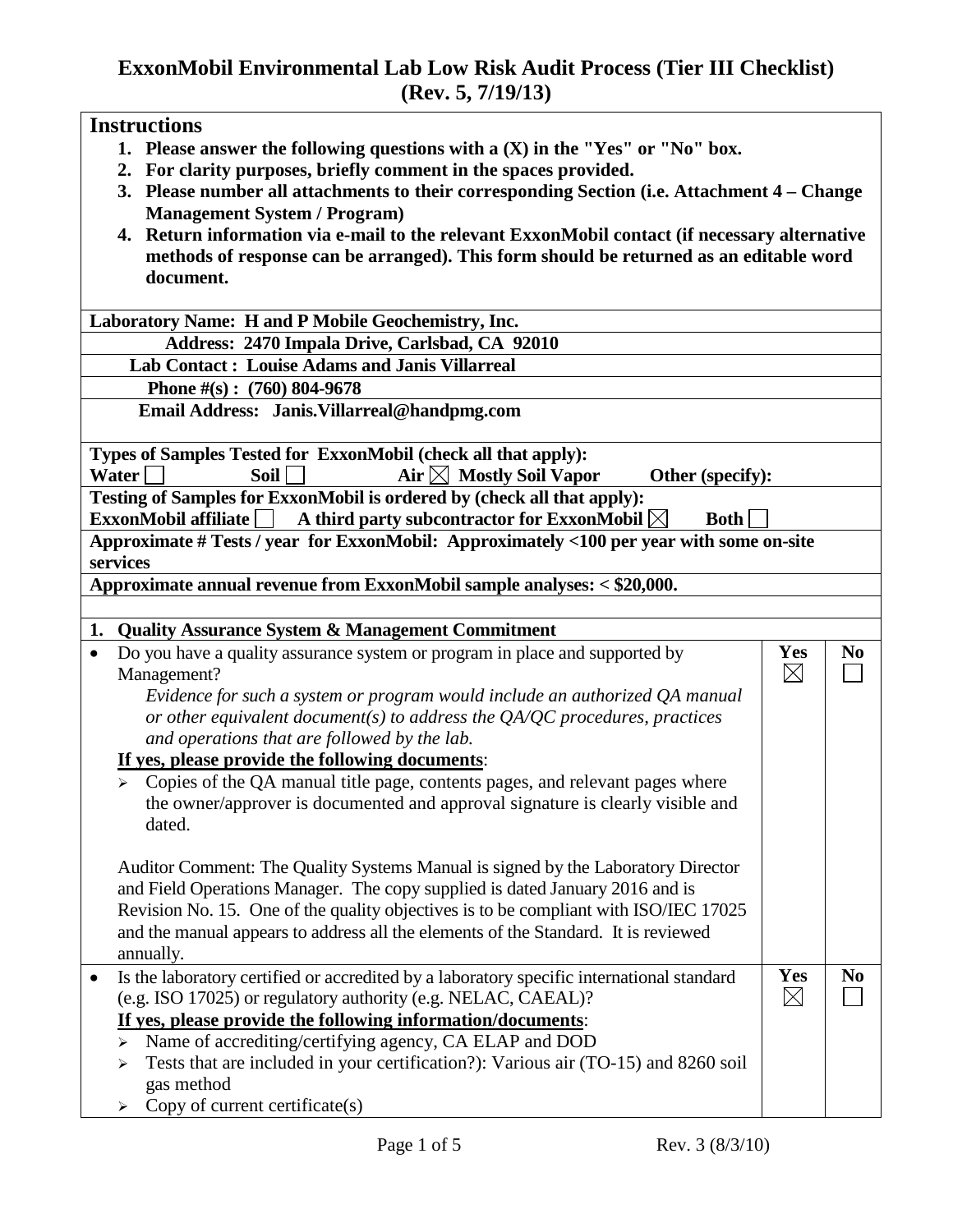|           | Auditor Comment: CA ELAP for fixed lab and 6 mobile units - all accreditations<br>current. DOD ELAP for all fixed lab and 6 mobile units - all accreditations current.<br>AZ DHS current accreditation. WA accreditation for TO-15 current. LA DEQ |                    |                |
|-----------|----------------------------------------------------------------------------------------------------------------------------------------------------------------------------------------------------------------------------------------------------|--------------------|----------------|
|           | accreditation for TO-15 current. All certificates submitted electronically for review and<br>verification.                                                                                                                                         |                    |                |
|           | 2. Data Integrity and Improper Influence                                                                                                                                                                                                           |                    |                |
| $\bullet$ | Do you have a Data Integrity or Ethics Policy that covers improper influence and                                                                                                                                                                   | Yes                | N <sub>0</sub> |
|           | data misrepresentation?                                                                                                                                                                                                                            | $\boxtimes$        |                |
|           | If yes, please provide the following documents:                                                                                                                                                                                                    |                    |                |
|           | $\triangleright$ Copy of data integrity or ethics policy                                                                                                                                                                                           |                    |                |
|           | Auditor Comment: Complete policy that includes GC data issues such as peak shaving.                                                                                                                                                                |                    |                |
|           | Signature line with date for reading. The Quality Manual states there is annual                                                                                                                                                                    |                    |                |
|           | training, confirmed via conversation with Lab Director.                                                                                                                                                                                            |                    |                |
|           | 3. Quality Assurance Assessments                                                                                                                                                                                                                   |                    |                |
|           | Do you have an internal audit system in place and does it cover all aspects of your                                                                                                                                                                | Yes                | N <sub>0</sub> |
|           | quality assurance system?                                                                                                                                                                                                                          | $\boxtimes$        |                |
|           | If yes, please provide the following documents:                                                                                                                                                                                                    |                    |                |
|           | Copy of recent internal audit conducted by lab staff, management or third party<br>$\blacktriangleright$                                                                                                                                           |                    |                |
|           | consultant which details the assessment of the lab quality system.                                                                                                                                                                                 |                    |                |
|           | Auditor Comment: Audit records provided include full internal audit, various data                                                                                                                                                                  |                    |                |
|           | audits, and several laboratory/facility audits, all from 2015. All of these are very                                                                                                                                                               |                    |                |
|           | detailed, show findings and corrective actions, with dates and signatures.                                                                                                                                                                         |                    |                |
|           | 4. Training and Qualifications                                                                                                                                                                                                                     |                    |                |
| $\bullet$ | Do you have a documented training program that ensures that only qualified                                                                                                                                                                         | <b>Yes</b>         | N <sub>0</sub> |
|           | laboratory personnel conduct testing?                                                                                                                                                                                                              | $\boxtimes$        |                |
|           | If yes, please provide the following documents:                                                                                                                                                                                                    |                    |                |
|           | $\triangleright$ Two examples of how staff training/qualification is documented for typical lab                                                                                                                                                    |                    |                |
|           | tests (e.g., volatile organics, metals)                                                                                                                                                                                                            |                    |                |
|           | Auditor Comment: Lab submitted an initial and on-going training record for S.                                                                                                                                                                      |                    |                |
|           | Parsons. Training requirements and competency requirements are listed in the QA                                                                                                                                                                    |                    |                |
|           | Manual section 2.4. Laboratory also has a formal training program for field sampling                                                                                                                                                               |                    |                |
|           | staff.                                                                                                                                                                                                                                             |                    |                |
|           | 5. Field Sampling                                                                                                                                                                                                                                  |                    |                |
| $\bullet$ | Does the laboratory collect field samples as well as analyze them?                                                                                                                                                                                 | Yes                | N <sub>0</sub> |
|           | If yes, please provide the following documents:                                                                                                                                                                                                    | $\boxtimes$        |                |
|           | References for sampling methods used (please note if in-house procedure)<br>$\blacktriangleright$                                                                                                                                                  |                    |                |
|           | Auditor Comment: Field sampling staff are certified and typically work in one of the                                                                                                                                                               |                    |                |
|           | mobile lab units as sampler and analyst. Laboratory records show ExxonMobil use of                                                                                                                                                                 |                    |                |
|           | the mobile units in 2015 via ETIC, AECOM and CARDNO.                                                                                                                                                                                               |                    |                |
|           |                                                                                                                                                                                                                                                    |                    |                |
|           | 6. Data Management and Traceability                                                                                                                                                                                                                |                    |                |
| $\bullet$ | Do you have formal procedures for the management and traceability of lab data, test                                                                                                                                                                | Yes<br>$\boxtimes$ | N <sub>0</sub> |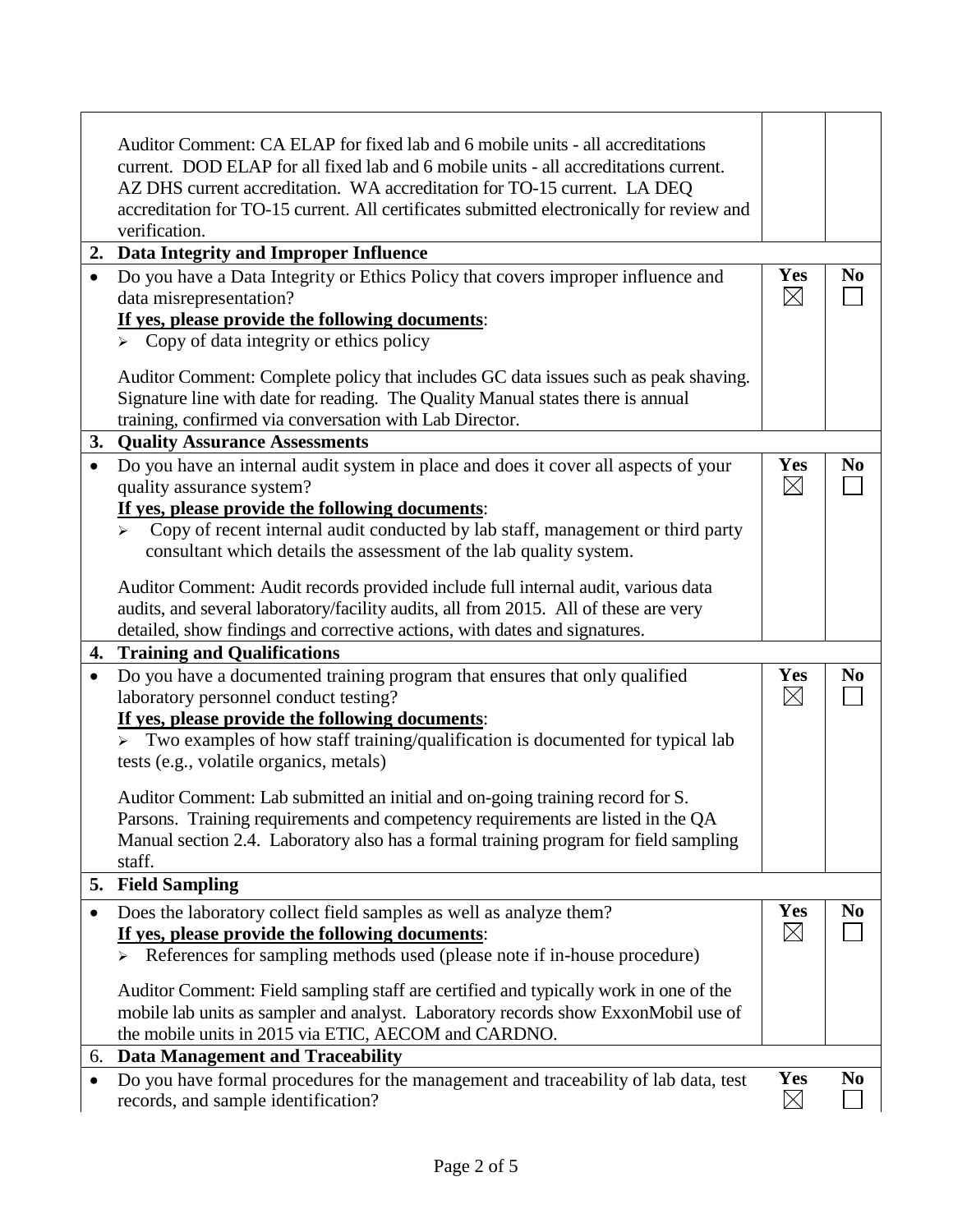#### **If yes, please provide the following information/documents**:

- $\triangleright$  Copies of relevant procedures for recording lab data.
- $\triangleright$  Copies of relevant procedures that describe the retention period for lab data and records. *Note: ExxonMobil data retention guidelines requires that all data be retained for 10 years.*
- $\triangleright$  Copies of relevant sample identification procedure (e.g. how do you number samples).
- $\triangleright$  Two example of typical sample labels used for ExxonMobil samples.

Auditor Comment: Samples are received with a completed COC, reviewed for completeness and acceptability, and logged into the ELEMENT LIMS system. Each project and each sample are given a unique ID and samples are labeled. Once analysis is complete, all data undergoes a three tier review: tier I by the analyst; tier II by a second qualified analyst or QA officer; and tier III by the QA Manager or other laboratory management. The review process includes raw data, calculations, data transcriptions. QC acceptance, manual integration, calibrations and reasonableness. The review process is documented. Once complete, reports are prepared for electronic distribution. Report formats can be chosen by the client to include anything from simply end data to a full data package with all QC, calibration records and raw data. All electronic records are backed up biannually, and kept indefinitely. Paper records are maintained for 10 years and then destroyed. See QA Manual sections 7-10 for details.

| 7.        | <b>Corrective Actions</b>                                                                                                                                                     |             |                |
|-----------|-------------------------------------------------------------------------------------------------------------------------------------------------------------------------------|-------------|----------------|
|           | Do you have formal Corrective Actions procedures in place?                                                                                                                    | Yes         | N <sub>0</sub> |
|           | If yes, please provide the following information/documents:                                                                                                                   | $\boxtimes$ |                |
|           | Which of the following would result in a corrective action:                                                                                                                   |             |                |
|           | Audit finding $\boxtimes$ Proficiency Testing Outlier $\boxtimes$ Customer complaint $\boxtimes$                                                                              |             |                |
|           | $\triangleright$ Provide at least one example of a recent completed corrective action arising from                                                                            |             |                |
|           | key activities such as internal audits, calibration failures, or maintenance work.                                                                                            |             |                |
|           | Auditor Comment: The QA Manual sections 11.4, 11.5 and 11.6 define the policies and<br>procedures for handling nonconformances, preventive actions and corrective actions.    |             |                |
|           | Discussion with the laboratory indicated 25-30 corrective actions per year. They do<br>not track numbers for nonconformances but there are records included for these in each |             |                |
|           |                                                                                                                                                                               |             |                |
|           | laboratory. The corrective action system appears to address all appropriate elements                                                                                          |             |                |
|           | and documentation, including the tracking of corrective action progress. Full                                                                                                 |             |                |
|           | corrective action closure that includes follow-up review, typically takes about one year                                                                                      |             |                |
|           | to allow time to verify the effectiveness of actions. Initial actions are typically                                                                                           |             |                |
|           | completed in weeks to months.                                                                                                                                                 |             |                |
|           | 8. Test Methods and Performance Compliance                                                                                                                                    |             |                |
|           | Do you have a list of the test methods used for ExxonMobil work in your lab?                                                                                                  | Yes         | N <sub>0</sub> |
|           | If yes, please provide the following documents:                                                                                                                               | $\boxtimes$ |                |
|           | Copy of current test method list                                                                                                                                              |             |                |
|           |                                                                                                                                                                               |             |                |
|           | Auditor Comment: By accreditation records                                                                                                                                     |             |                |
| $\bullet$ | Are the test methods used in your lab the latest promulgated version?                                                                                                         | Yes         | N <sub>0</sub> |
| $\bullet$ | How do you ensure that you have the most current version of the test method (e.g.,                                                                                            | $\boxtimes$ |                |
|           | ASTM alerts, subscription service, corporate process, etc.): Through DOD and                                                                                                  |             |                |
|           | other audits and through manual review of websites.                                                                                                                           |             |                |
|           |                                                                                                                                                                               |             |                |
|           | Does the lab ensure that the designated test methods are followed as published?                                                                                               | Yes         | N <sub>0</sub> |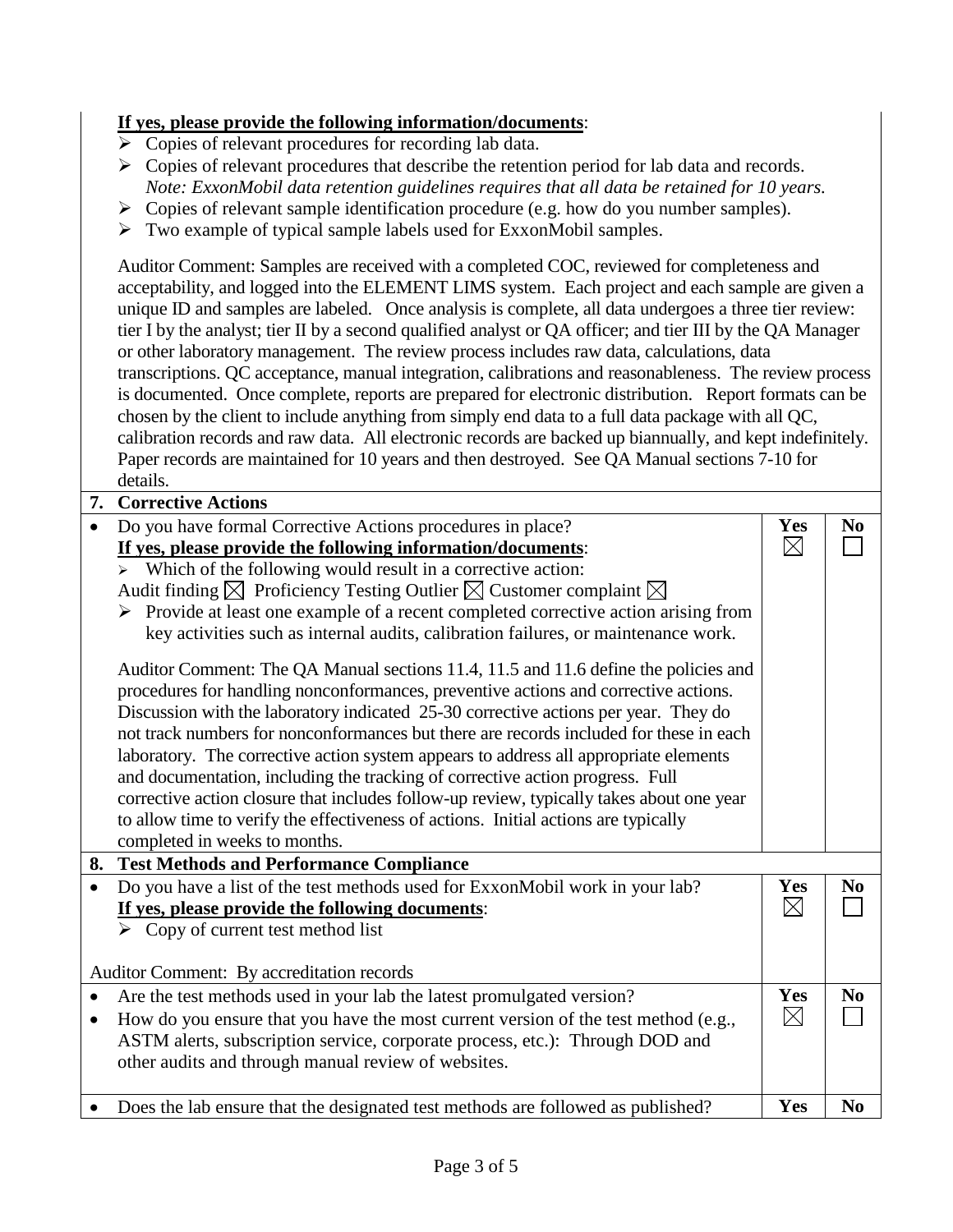|           | If yes, please provide the following documents:                                                                  | $\times$           |                |
|-----------|------------------------------------------------------------------------------------------------------------------|--------------------|----------------|
|           | Attach one of the following documents as evidence:<br>$\blacktriangleright$                                      |                    |                |
|           | Internal audit report detailing results of test method audits/assessments                                        |                    |                |
|           | (includes witnessing of method performance), or                                                                  |                    |                |
|           | Documented requalification/training for staff on specific test method.<br>$\blacktriangleright$                  |                    |                |
|           | Auditor Comment: SOPs are reviewed annually to verify compliance with published                                  |                    |                |
|           | procedures. There is no Test Method Assessment process that includes the a review of                             |                    |                |
|           | the bench procedures. All staff are required annual re-qualification that is documented                          |                    |                |
|           | via routine QC or PT samples.                                                                                    |                    |                |
|           | 9. Quality Control (QC) Programs and Performance                                                                 |                    |                |
|           | Do you have quality control procedures in place that cover the test work performed<br>for ExxonMobil?            | Yes<br>$\boxtimes$ | N <sub>o</sub> |
|           | Typical quality controls could include the use of Certified Reference Materials,                                 |                    |                |
|           | check samples with accepted reference values, Statistic Quality Control (SQC)                                    |                    |                |
|           | charts or other statistical evaluations of control data.                                                         |                    |                |
|           | If yes, please provide the following documents:                                                                  |                    |                |
|           | $\triangleright$ Two examples of your relevant quality control practices (for example, 2 recent                  |                    |                |
|           | SQC charts or results of check samples for a given test).                                                        |                    |                |
|           | $\triangleright$ Which of the following quality controls are routinely run with each batch (20 or                |                    |                |
|           | less) of samples?                                                                                                |                    |                |
|           | Sample blank $\boxtimes$ Field blank $\boxtimes$ Calibration Verification Std $\boxtimes$ Duplicates $\boxtimes$ |                    |                |
|           | QC Sample (Lab Control Sample) $\boxtimes$ Matrix Spikes $\boxtimes$ Matrix Spike Dups $\boxtimes$               |                    |                |
|           | Auditor Comment: The routine QA/QC procedures for all test methods are outlined in                               |                    |                |
|           | the Quality Systems Manual section 8. Instrument QC includes all the elements                                    |                    |                |
|           | required by EPA SW846 methods. The program includes control charting of most of                                  |                    |                |
|           | the key analytes. The control charts represent comingled data from multiple                                      |                    |                |
|           | instruments and multiple extraction mechanims.                                                                   |                    |                |
|           | 10. Calibration Records & Performance                                                                            |                    |                |
| $\bullet$ | Do you have a calibration program in place?                                                                      | Yes                | N <sub>0</sub> |
|           | If yes, please provide the following documents:                                                                  | $\boxtimes$        |                |
|           | $\triangleright$ Two calibration records pertaining to key equipment and/or standards (e.g.,                     |                    |                |
|           | instrument calibration, thermometers, balances).                                                                 |                    |                |
|           | How do you determine your method detection limit? Procedure equivalent to 40                                     |                    |                |
|           | CFR Appendix B, part 136 as determined by telephone conversation with lab                                        |                    |                |
|           | director.                                                                                                        |                    |                |
|           | Evidence of method detection limit determinations for 2 tests (e.g., benzene in                                  |                    |                |
|           | volatile organics for soil) Reviewed MDL / LOD / LOQ records for various TO-                                     |                    |                |
|           |                                                                                                                  |                    |                |
|           | 15 procedures.                                                                                                   |                    |                |
|           | Auditor Comment: The calibration procedures and requirements are outlined in the                                 |                    |                |
|           | Quality Systems Manual section 4.2. It includes instrument calibration as well as                                |                    |                |
|           | routine calibrations and verifications of support equipment (balances, weights,                                  |                    |                |
|           | thermometers, dispensers etc). Instrument calibration is completed using a minimum                               |                    |                |
|           | of 3 points, and always 5 points for GCMS. All calibrations are supported with                                   |                    |                |
|           |                                                                                                                  |                    |                |
|           | independent calibration verifications using a second source standard. Reference                                  |                    |                |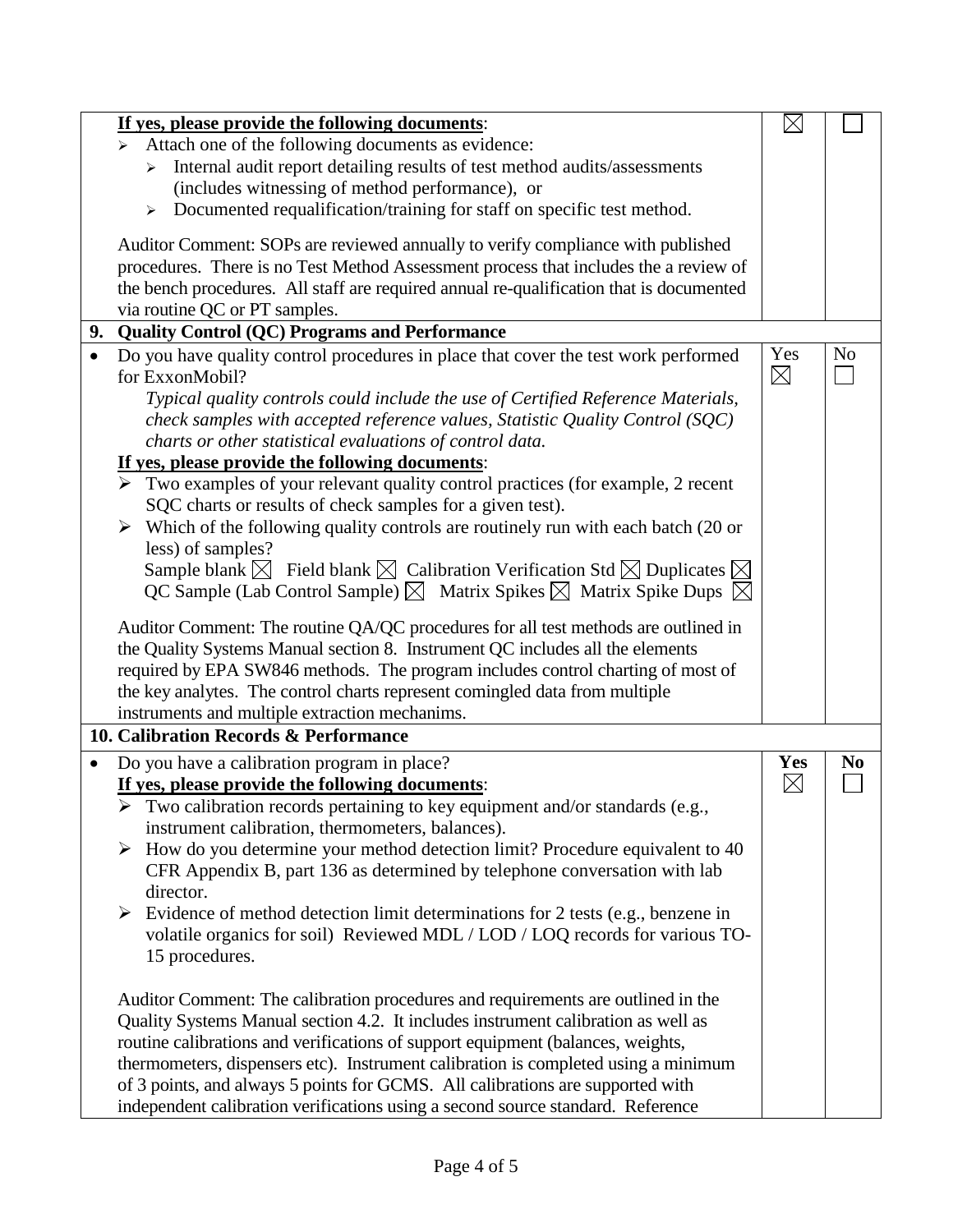|                                  | materials are obtained from a supplier recognized under ISO/IEC 17025 wherever                                                                                                 |           |    |
|----------------------------------|--------------------------------------------------------------------------------------------------------------------------------------------------------------------------------|-----------|----|
|                                  | possible. All equipment is calibrated by an ISO/IEC 17025 accreditied supplier. In-                                                                                            |           |    |
|                                  | house verifications for balances and dispensors were reviewed and found acceptable.                                                                                            |           |    |
| 11. Proficiency Testing Programs |                                                                                                                                                                                |           |    |
|                                  | Do you participate in inter-laboratory cross checks or external proficiency evaluation<br>programs?                                                                            | Yes<br>IX | No |
|                                  | > Please provide details of your proficiency testing activities? Records provided<br>show volatiles in soil and water, GRO and DRO, and air using TO-15 and TO-<br>17.         |           |    |
|                                  | $\triangleright$ Please identify any tests/matrices which you are not rated proficient: All 2015<br>data provided show acceptable results with few non-acceptable data points. |           |    |

H and P Mobile Geochemistry, Inc. is a network of one fixed laboratory facility and 6 mobile units. They concentrate mostly on air testing, with a very small amount of soil testing. All work is GC and GCMS. They offer several variations of EPA TO-15 (ambient air and soil gas) and an air version of EPA SW846-8260.

ExxonMobil uses these laboratories for some third-party work, mostly for on-site soil gas testing. All of the laboratory units are accredited under CA ELAP and DoD for the fields of testing used by ExxonMobil. This Tier III audit was completed using records submitted by the laboratory electronically. A follow-up telephone call with the Laboratory Director Janis Villarreal on July 26, 2016 supplied information needed to complete some issues not completely addressed by the electronic records.

The reviewer, not the laboratory completed this checklist, therefore the signature line for Laboratory Manager remains blank. The reviewer considers this laboratory PREFERRED for the limited and type of work performed for ExxonMobil.

Two areas in need of improvement if this laboratory were to receive much work from ExxonMobil would be:

- The inclusion of test method assessments that reviewed actual bench practices as well as a paper review of the SOP
- Construction of control charts specific to each instrument; they currently reflect comingled data from all instruments per test and matrix.

*Christine A. Kearney Kearney and Associates*

*August 1, 2016*